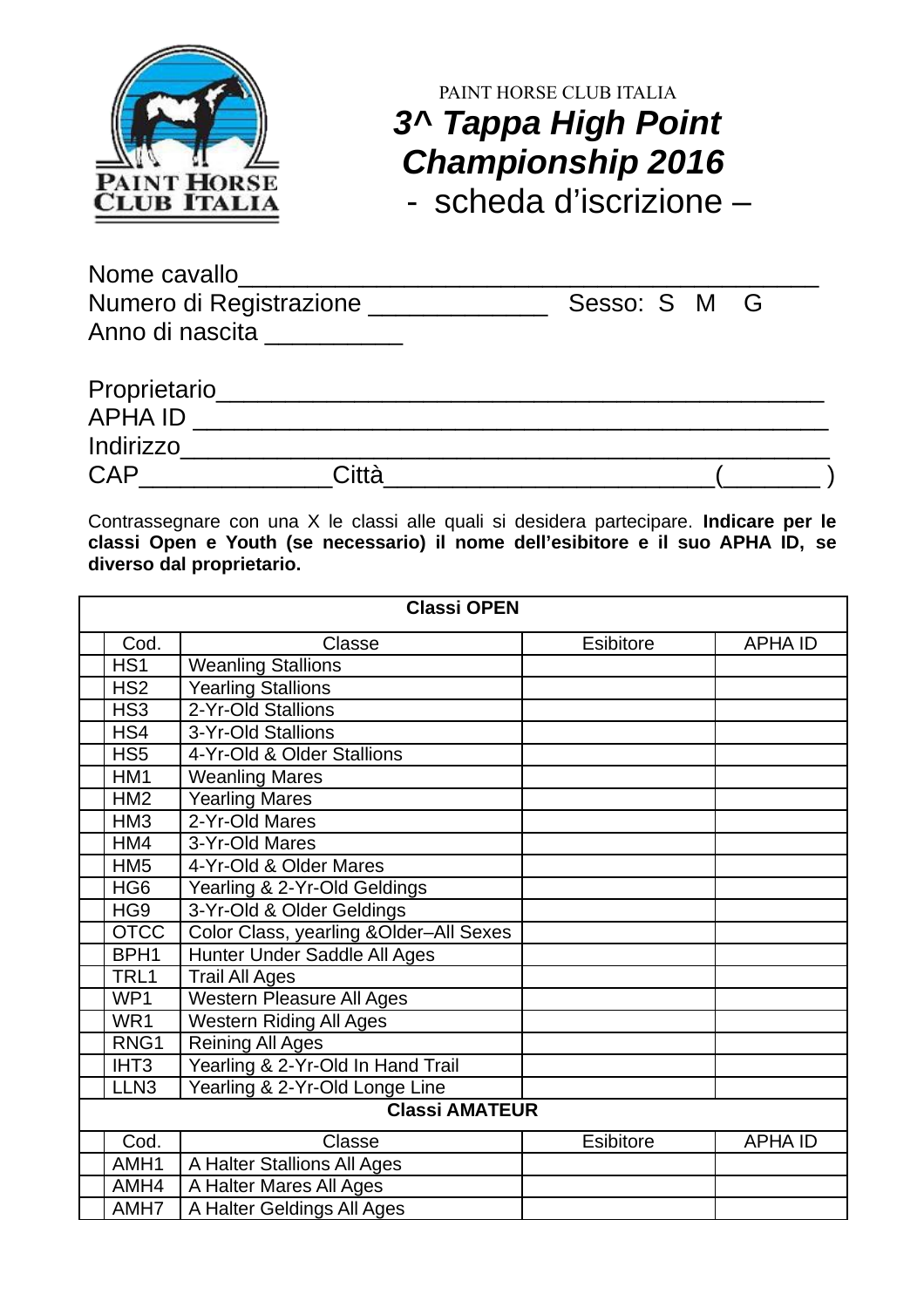| AHS1             | A Hunt Seat Equitation All Ages           |                  |                |
|------------------|-------------------------------------------|------------------|----------------|
| ABH1             | A Hunter Under Saddle All Ages            |                  |                |
| ASH1             | A Showmanship All Ages                    |                  |                |
| AT <sub>1</sub>  | A Trail All Ages                          |                  |                |
| AH <sub>1</sub>  | A Western Horsemanship All Ages           |                  |                |
| AWP1             | A Western Pleasure All Ages               |                  |                |
| AWR1             | A Western Riding All Ages                 |                  |                |
| AR <sub>1</sub>  | A Reining All Ages                        |                  |                |
| AIH <sub>3</sub> | A Yearling & 2 Yr-Old In Hand Trail       |                  |                |
| ALL1             | A Yearling & 2-Yr-Old Longe Line All Ages |                  |                |
|                  | <b>Classi YOUTH</b>                       |                  |                |
|                  |                                           |                  |                |
| Cod.             | Classe                                    | <b>Esibitore</b> | <b>APHA ID</b> |
| YM1              | Y Halter Mares All Ages                   |                  |                |
| YG1              | Y Halter Geldings All Ages                |                  |                |
| YEE1             | Y Hunt Seat Equitation 18 & Under         |                  |                |
| YBH1             | Y Hunter Under Saddle 18 & Under          |                  |                |
| YSH1             | Y Showmanship 18 & Under                  |                  |                |
| YT <sub>1</sub>  | Y Trail 18 & Under                        |                  |                |
| YH <sub>1</sub>  | Y Western Horsemanship 18 & Under         |                  |                |
| YWP1             | Y Western Pleasure 18 & Under             |                  |                |
| YWR1             | Y Western Riding 18 & Under               |                  |                |
| YR <sub>1</sub>  | Y Reining 18 & Under                      |                  |                |
|                  | Y Lead Line (not approved)                |                  |                |
|                  | <b>Classi OPEN - SOLID PAINT BREED</b>    |                  |                |
| Cod.             | Classe                                    | <b>Esibitore</b> | <b>APHA ID</b> |
| <b>BS21</b>      | SPB Jr Stallions (2 & Under)              |                  |                |
| <b>BS22</b>      | SPB Sr Stallions (3 & Over)               |                  |                |
| <b>BM21</b>      | SPB Jr Mares (2 & Under)                  |                  |                |
| <b>BM22</b>      | SPB Sr Mares (3 & Over)                   |                  |                |
| <b>BG21</b>      | SPB Jr Geldings (2 & Under)               |                  |                |
| <b>BG22</b>      | SPB Sr Geldings (3 & Over)                |                  |                |
| BBH1             | SPB Hunter Under Saddle All Ages          |                  |                |
| BT <sub>1</sub>  | <b>SPB Trail All Ages</b>                 |                  |                |
| BWP1             | SPB Western Pleasure All Ages             |                  |                |
| BWR1             | <b>SPB Western Riding All Ages</b>        |                  |                |
| BRG1             | <b>SPB Reining All Ages</b>               |                  |                |
| BIH <sub>3</sub> | SPB Yearling & 2-Yr-Old In Hand Trail     |                  |                |
| BLL3             | SPB Yearling & 2-Yr-Old Longe Line        |                  |                |
|                  | <b>Classi AMATEUR - SOLID PAINT BREED</b> |                  |                |
| Cod.             | Classe                                    | <b>Esibitore</b> | <b>APHA ID</b> |
| ABS1             | <b>ASPB Stallions All Ages</b>            |                  |                |
| ABS4             | <b>ASPB Mares All Ages</b>                |                  |                |
| ABS7             | <b>ASPB Geldings All Ages</b>             |                  |                |
| ABHS             | <b>ASPB Hunt Seat Equitation All Ages</b> |                  |                |
| <b>ABBH</b>      | <b>ASPB Hunter Under Saddle All Ages</b>  |                  |                |
| <b>ABSH</b>      | <b>ASPB Showmanship All Ages</b>          |                  |                |
| ABT              | <b>ASPB Trail All Ages</b>                |                  |                |
| <b>ABHM</b>      | ASPB Western Horsemanship All Ages        |                  |                |
| <b>ABWP</b>      | <b>ASPB Western Pleasure All Ages</b>     |                  |                |
| <b>ABWR</b>      | <b>ASPB Western Riding All Ages</b>       |                  |                |
| <b>ABRG</b>      | <b>ASPB Reining All Ages</b>              |                  |                |
| ABI3             | ASPB Yearling & 2 Yr -Old In Hand Trail   |                  |                |